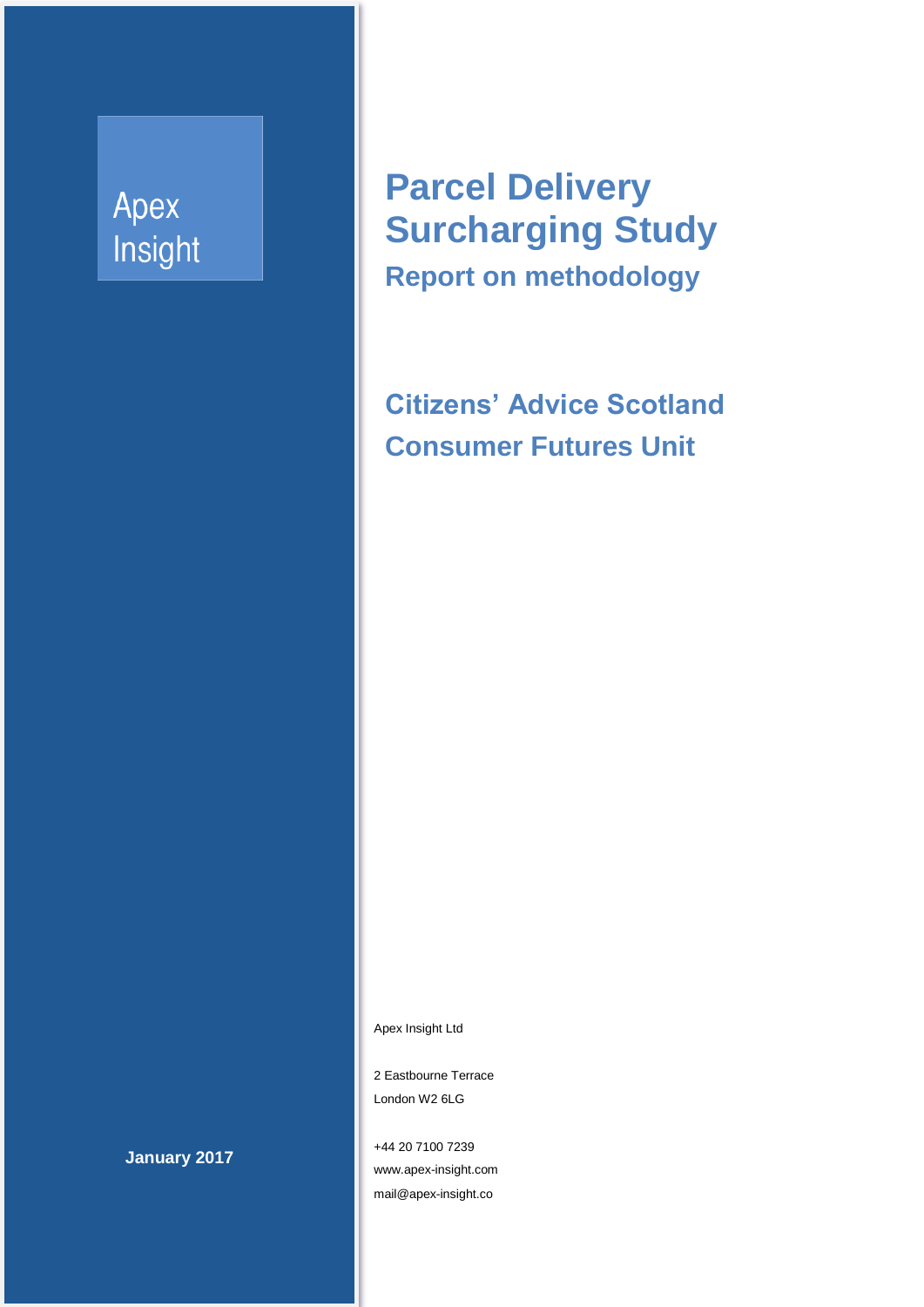

## **Contents**

| Extent to which online retail participation is driven by delivery issues vs other |
|-----------------------------------------------------------------------------------|
|                                                                                   |
|                                                                                   |
|                                                                                   |
|                                                                                   |
|                                                                                   |
|                                                                                   |
|                                                                                   |
|                                                                                   |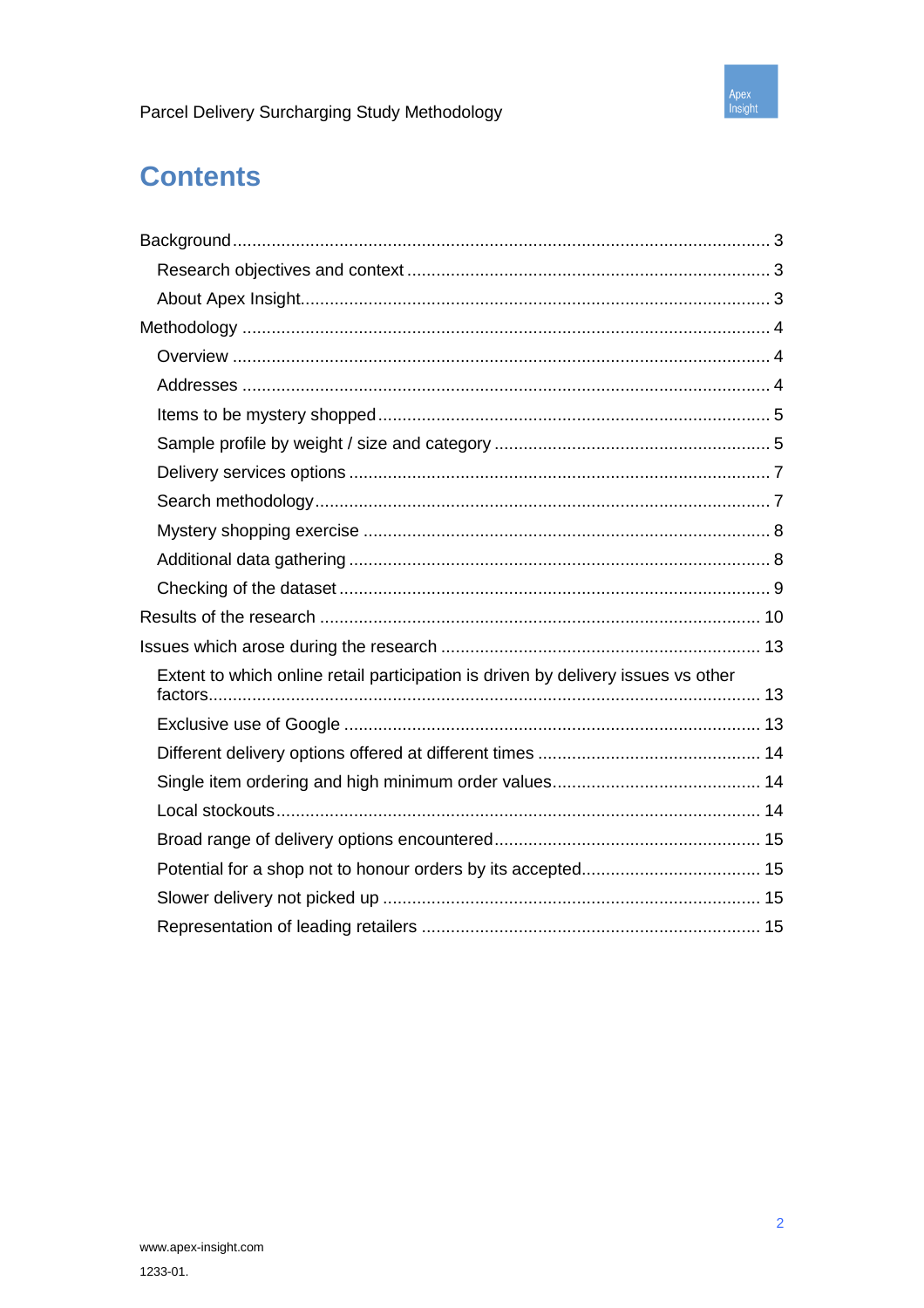

### **Background**

#### **Research objectives and context**

Apex Insight was selected by the Consumer Futures Unit (CFU) to carry out a research exercise on its behalf to explore the extent to which online retailers restrict, or apply surcharges for, the delivery of parcels to rural or remote mainland and island areas in Scotland. This included exploring:

- The prevalence of restrictions or surcharges
- Their magnitude
- How they compare to other areas of the UK

CFU also required that the research should enable it to be able draw inferences about overall e-commerce sales.

The deliverables from the research were:

- An excel spreadsheet containing the results from the research
- This document, setting out the methodology used

#### **About Apex Insight**

Apex Insight is a research and consulting firm with a particular focus on logistics and parcels delivery services.

The company publishes a range of reports on areas including the parcels market in the UK, across Europe and Globally, UK Two-man delivery, UK Same day delivery, UK and European C2X parcels services and Global postal operators.

It also carries out bespoke consulting exercises in areas including market analysis and commercial due diligence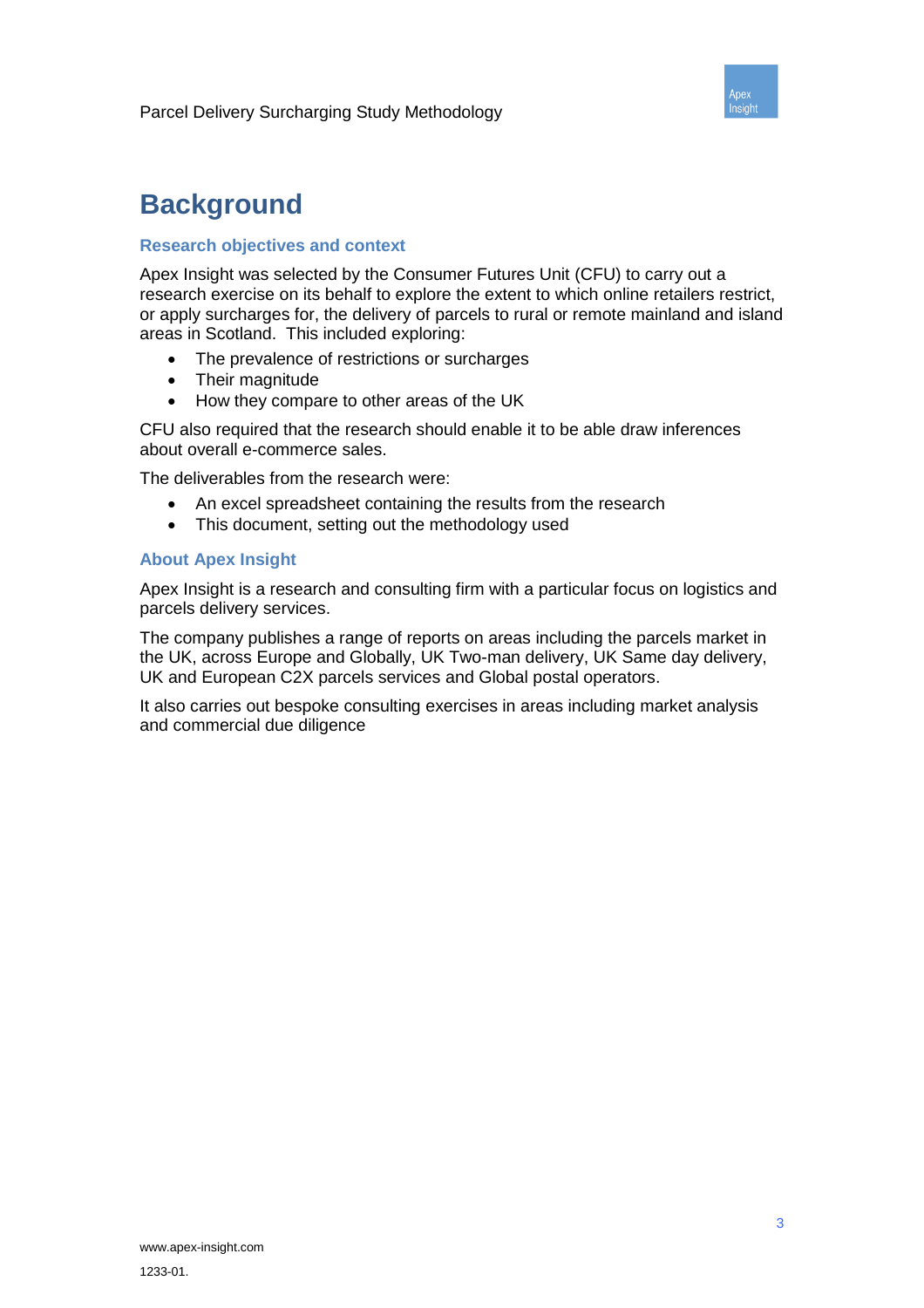

## **Methodology**

### **Overview**

Our methodology involved using a mystery-shopping approach:

- 62 items were defined to be representative of overall UK online shopping according to item category and size.
- Google searches identified 500 sellers of these 62 items.
- For each seller, the range of delivery and click-and-collect options offered to each of 12 addresses located in different parts of the UK, as well as their costs, was recorded.

#### **Addresses**

12 delivery addresses were chosen to meet CFU's objective of comparing delivery service availability and costs across a broad range of location types.

CFU specified the 12 location types to be covered. The address used for each location type was chosen by us based on estate agent listings for the relevant area and other sources.

| No. | <b>Country</b>      | <b>Type of location</b>       | <b>Address used</b>                                           |
|-----|---------------------|-------------------------------|---------------------------------------------------------------|
| 1   | Scotland            | Highlands, city               | 10 Ardross Terrace, Inverness IV3 5NQ                         |
| 2   | Scotland            | Highlands, rural /<br>remote  | 3 Druim Bhlar, Durness, Lairg, IV27 4QH                       |
| 3   | Scotland            | Central, rural                | The Straun Inn, Calvine, Pitlochry PH18<br>5UB                |
| 4   | Scotland            | Island                        | Kilbrennan Farm, Ulva Ferry, Isle of Mull<br><b>PA73 6LT</b>  |
| 5   | Scotland            | South-West, rural<br>/ remote | 5 Stair St, Drummore, Stranraer DG9 9PT                       |
| 6   | Scotland            | City                          | 6 Henderland Road, Edinburgh, EH12 6BB                        |
| 7   | England             | Rural / remote                | 2 New Cottage, Yeavering, Kirknewton,<br>Wooler, NE71 6HG     |
| 8   | England             | Island                        | 27 Allotment Road, Ventnor, Isle of Wight,<br><b>PO38 2DU</b> |
| 9   | Wales               | Rural / remote                | Old Post Office, Aberhosan, Machynlleth<br><b>SY20 8RA</b>    |
| 10  | England             | City                          | 94 Pinehurst Court, Colville Gardens,<br>London W11 2BJ       |
| 11  | Northern<br>Ireland | City                          | 109 Bloomfield Ave, Belfast BT5 5AB                           |
| 12  | Wales               | City                          | 1 Hafod Street, Swansea SA1 2HA                               |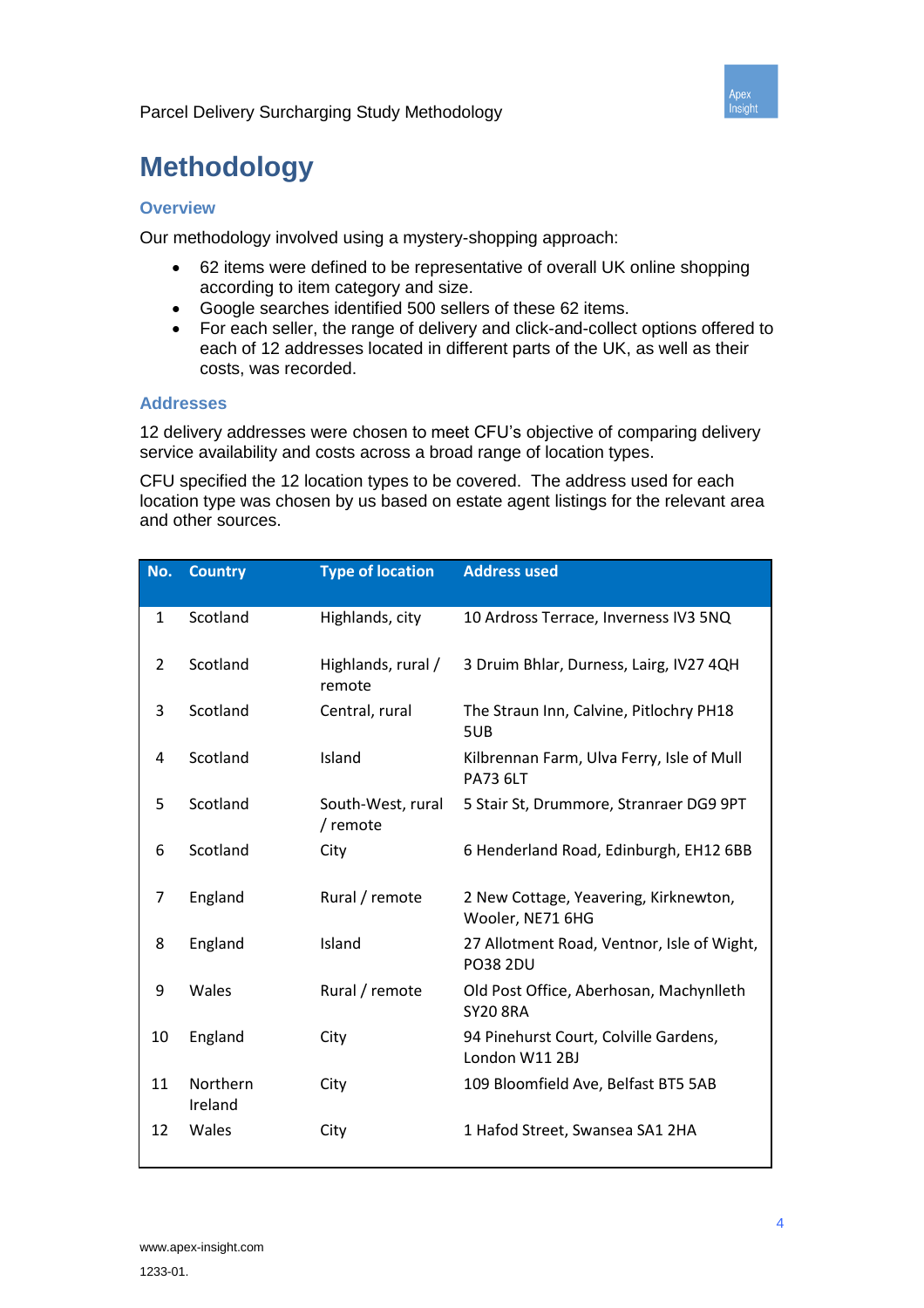



Addresses were checked on Google Streetview to ensure that they appeared broadly typical for their area.

#### **Items to be mystery shopped**

A total of 62 different items was used (see appendix for the list of items). They were selected by us to be representative of overall UK internet retail categories and item sizes.

### **Sample profile by weight / size and category**

Our range of 62 items was designed to be representative of overall UK online retail sales according to two dimensions: category and item size/weight

Internet retail is commonly divided into the following categories:

- Books
- Clothing & footwear
- DIY & gardening
- **Electricals**
- Food & Groceries
- Furniture & floorcoverings
- Health & beauty
- Homewares
- Music, film & video games
- Toys & Sport

We excluded the Food & Groceries category from our sample as it is predominantly served by dedicated delivery operations operated by the grocery retailers or independent specialists (eg Ocado), rather than standard national parcels delivery services.

Different sizes of parcels are served by different services, from mail for the smallest items to two-man delivery for large/heavy items. The main service types, and the break points between them, are as follows

- 750g / <2.5cm thick (maximum for mail services),
- 20kg / <60cm long (maximum for the Royal Mail's universal parcels service),
- 30kg / <1.5m long (maximum accepted by most B2C parcel carriers)
- 50kg / <3m long (accepted by carriers specialising in heavier deliveries such as DX or Tuffnells).
- Above 50kg (2-man delivery service required).

We used these break points to define our segmentation between service types.

To arrive at our sample profile it was necessary to make an adjustment because available data on online retail tends to be expressed in aggregate value of the items sold however, for this exercise, it is the volume of deliveries that matters. The sample was adjusted from value to volume by dividing by estimated average prices for each item category / weight band.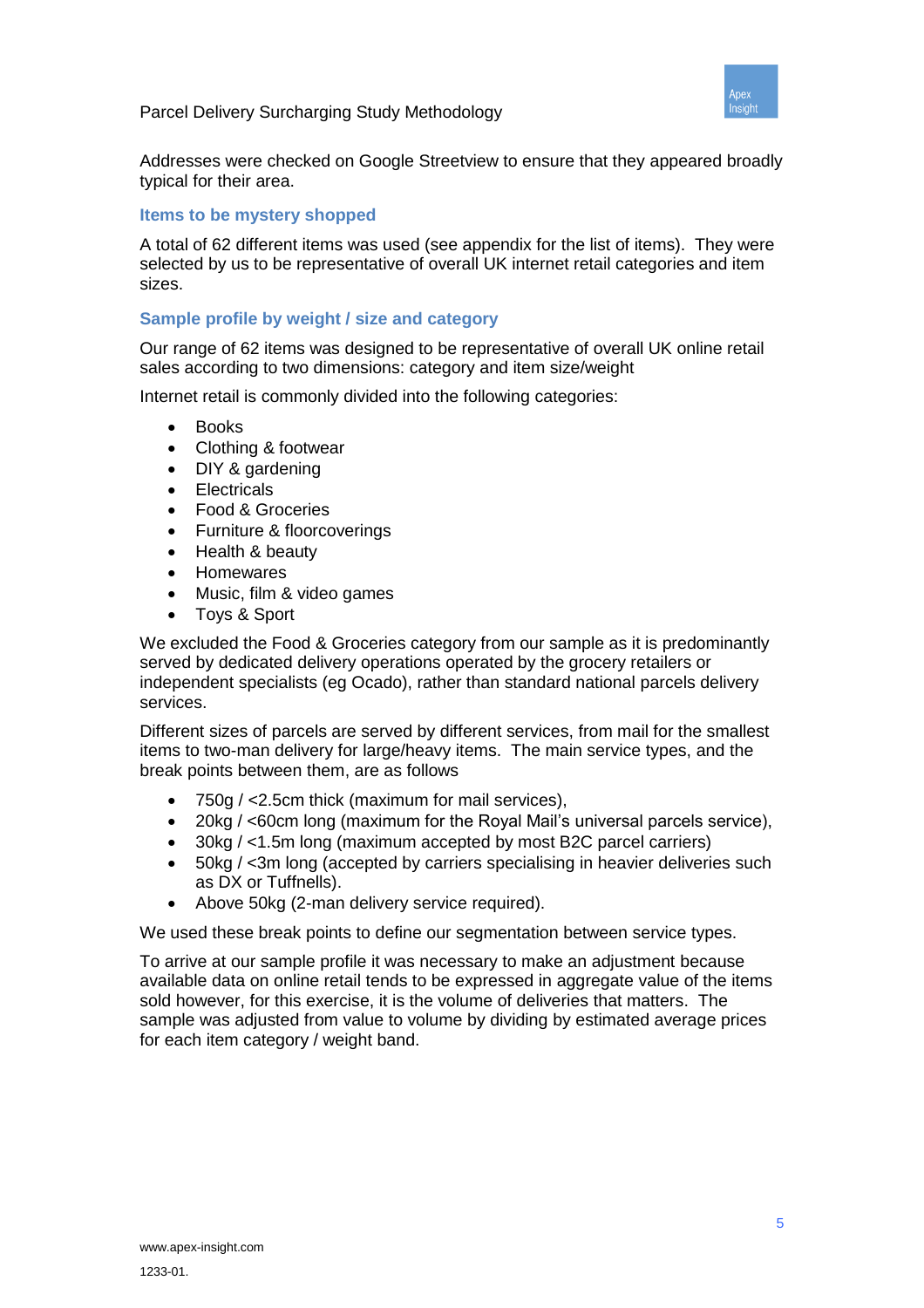Apex Insight

#### Parcel Delivery Surcharging Study Methodology



#### **UK online retail sales: value and volume by category**



#### 8% 38% 55% 51% 13% 6% 12%  $13\%$   $4\%$  6% 1% 0% 10% 20% 30% 40% 50% 60% 70% 80% 90% 100% Value Volume ■2-man ■ 30-50<sub>kg</sub> 20-30<sub>kg</sub>  $\blacksquare$  1-20 $kg$ **Letterbox**

#### **UK online retail sales: value and volume by weight / size of parcel**

#### Source: Verdict, Apex Insight estimates

As the charts show, this leads to some significant differences in the sample composition:

- The main differences by category are Clothing & Footwear, Music, Film & Video Games and Books, which together represent 55% of parcel volume but just 32% of aggregate value. They are offset by Electricals, which tend to comprise higher-value items, with 36% of value but just 21% of parcel volume.
- By item size, smaller, letterbox-sized items, which are often of low value, account for a relatively large proportion of the total items purchased online, with bigger items – which are often of higher value – being a relatively small amount. This is supported by data on UK sales by Amazon and eBay which suggest that 88% of their parcels weigh less than 2kg and 48% less than 0.5kg.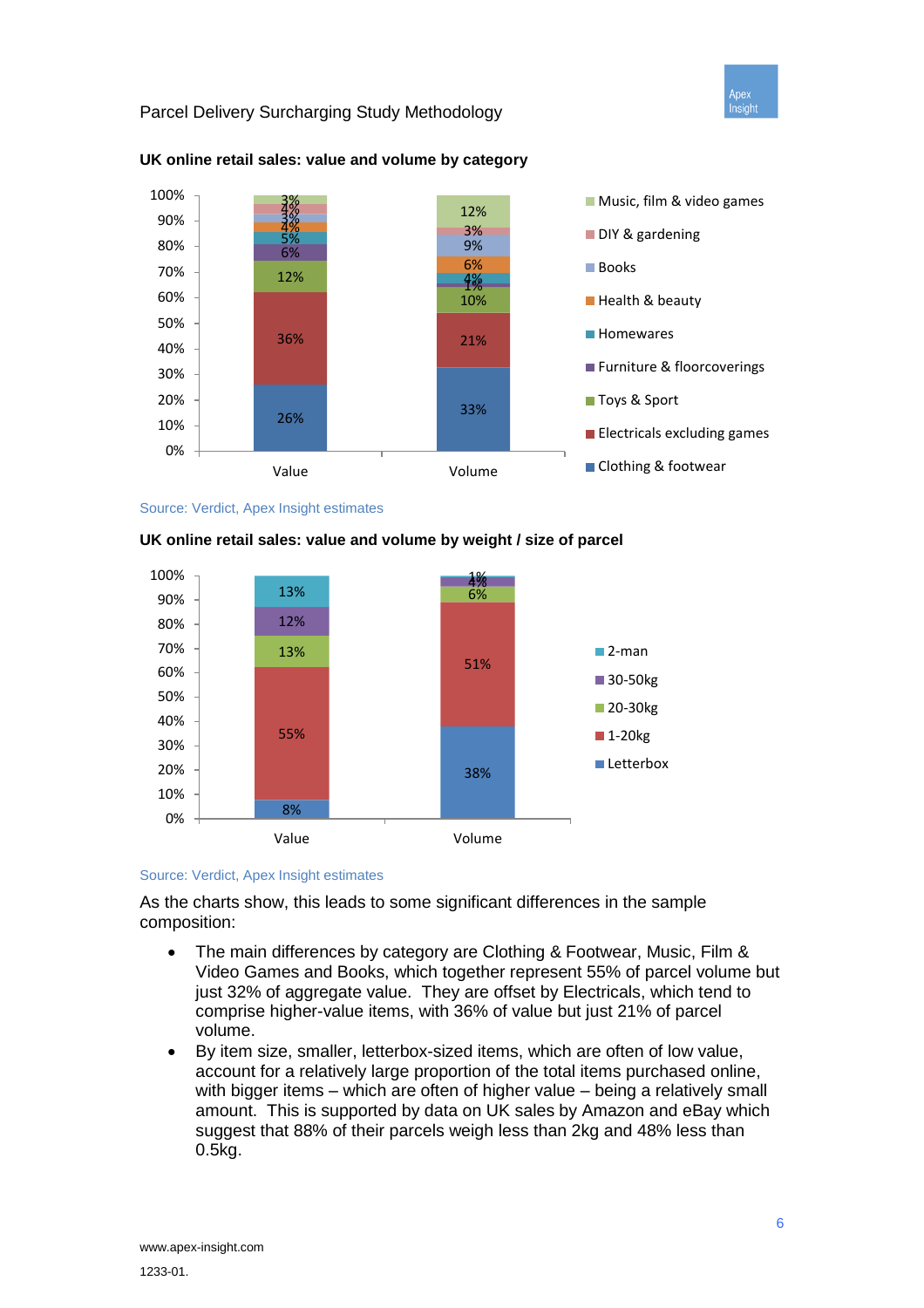

#### **Delivery services options**

Most retailers offer more than one delivery service option for each item with a significant number also offering click and collect options.

During our initial trials, we identified the following broad range of delivery options, which were then used during the main research:

#### **Delivery**

Standard / Economy Express Express tracked Evening **Saturday** Sunday Nominated day Nominated day and time (1-2 hour slot, or am/pm) Same day - immediate (1-2 hours) Same day - end of day **Click and collect** Branch of the store Parcel shop - standard service Parcel shop - express / next day service Locker

Click and collect was considered to be a viable option if the distance to the location offered was less than 20 miles.

#### **Search methodology**

The 500 links to be sampled were gathered by carrying out searches for each of the 62 items in a way that aimed to imitate typical online shopping behaviour patterns.

The searches were done in Google, using a private window (Firefox browser) with no other windows open and browsing history cleared before each session to prevent contamination of results.

In most cases, the relevant results from the first two Google pages were used. This typically gave us from 5-15 valid results, depending on factors such as the numbers of retailers listing the item. Using two pages of results gave prominence to large retailers who are present across a broad range of categories (such as Amazon, John Lewis and Argos) but also enabled some smaller retailers to be included.

In a minority of cases we varied from this, usually for one of two reasons:

- Some items had large numbers of non-shopping results on the first two pages so we went to a third or even fourth page to obtain shopping results.
- For some items, fewer results were needed to fill the relevant category / item size, so only the top results were used.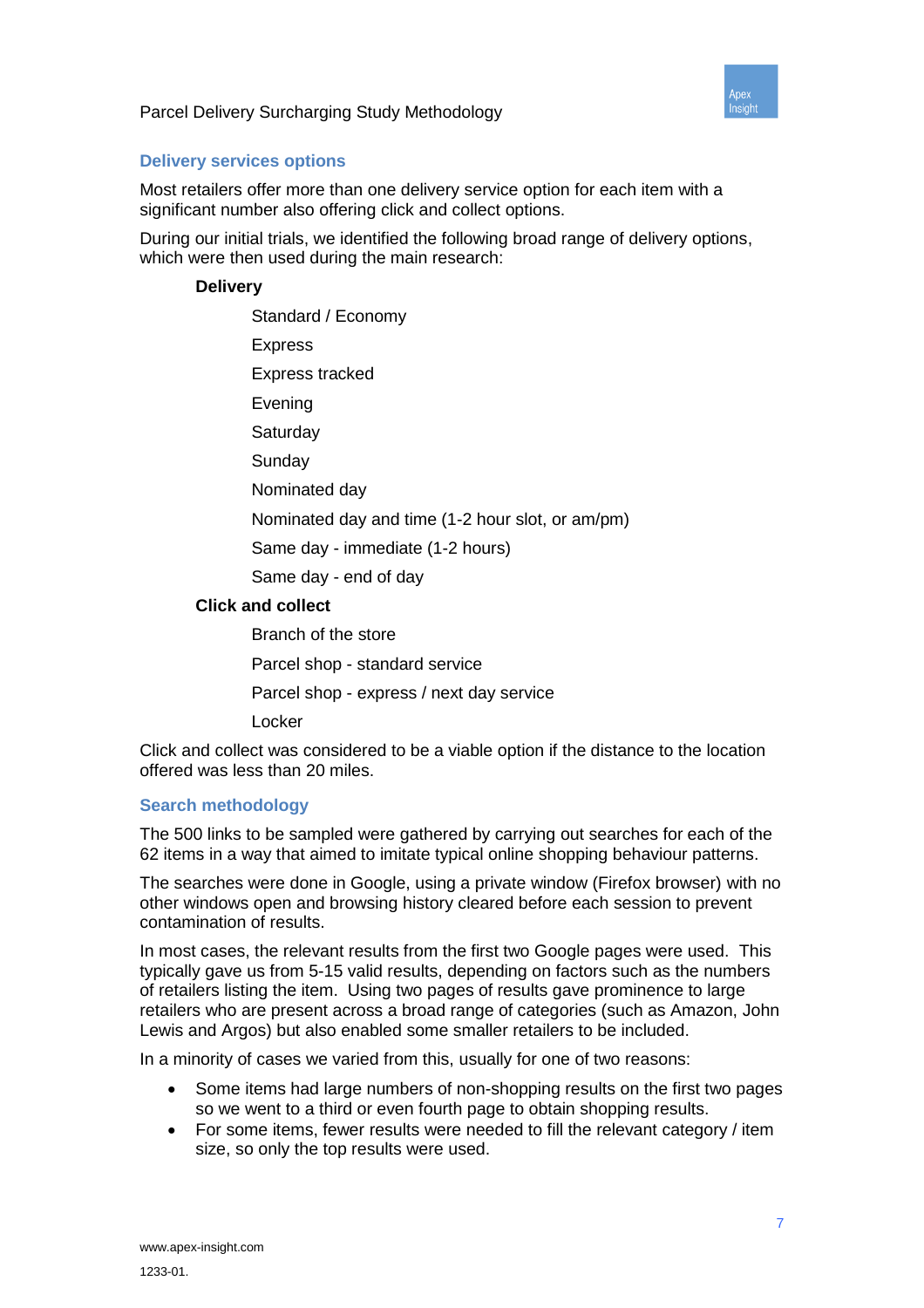



#### **Search results by type**

All three categories of search results were included: Shopping, Advertising and Organic, with Organic results representing just under half of the sample and Shopping just under 40%.

Duplicate results for the same retailer for the same item search were ignored. The exception to this was for marketplaces (eBay, Amazon), where results referring to different sellers on the marketplace were classed as separate retailers in their own right and hence were included.

#### **Mystery shopping exercise**

The main mystery shopping exercise was then carried out using the search results gathered above.

Each search result url was visited independently by two researchers who recorded the range of delivery options offered by each and their costs in separate versions of the results spreadsheet.

The delivery terms and conditions offered by each retailer were also reviewed to identify any additional restrictions or costs. Where the terms and conditions indicated delivery restrictions or surcharges, it was given priority over the results from the site's shopping cart. Such conflicts are most likely to occur with smaller retailers who may lack the IT capabilities to get their shopping carts to reflect the delivery terms that they wish to offer.

The double-visit methodology was designed to provide a cross-check on accuracy and enable errors to be identified and fixed.

#### **Additional data gathering**

Two further data gathering stages involved researching the numbers of UK stores that each retailer in the sample has and the software platform which has been used to build its ecommerce site.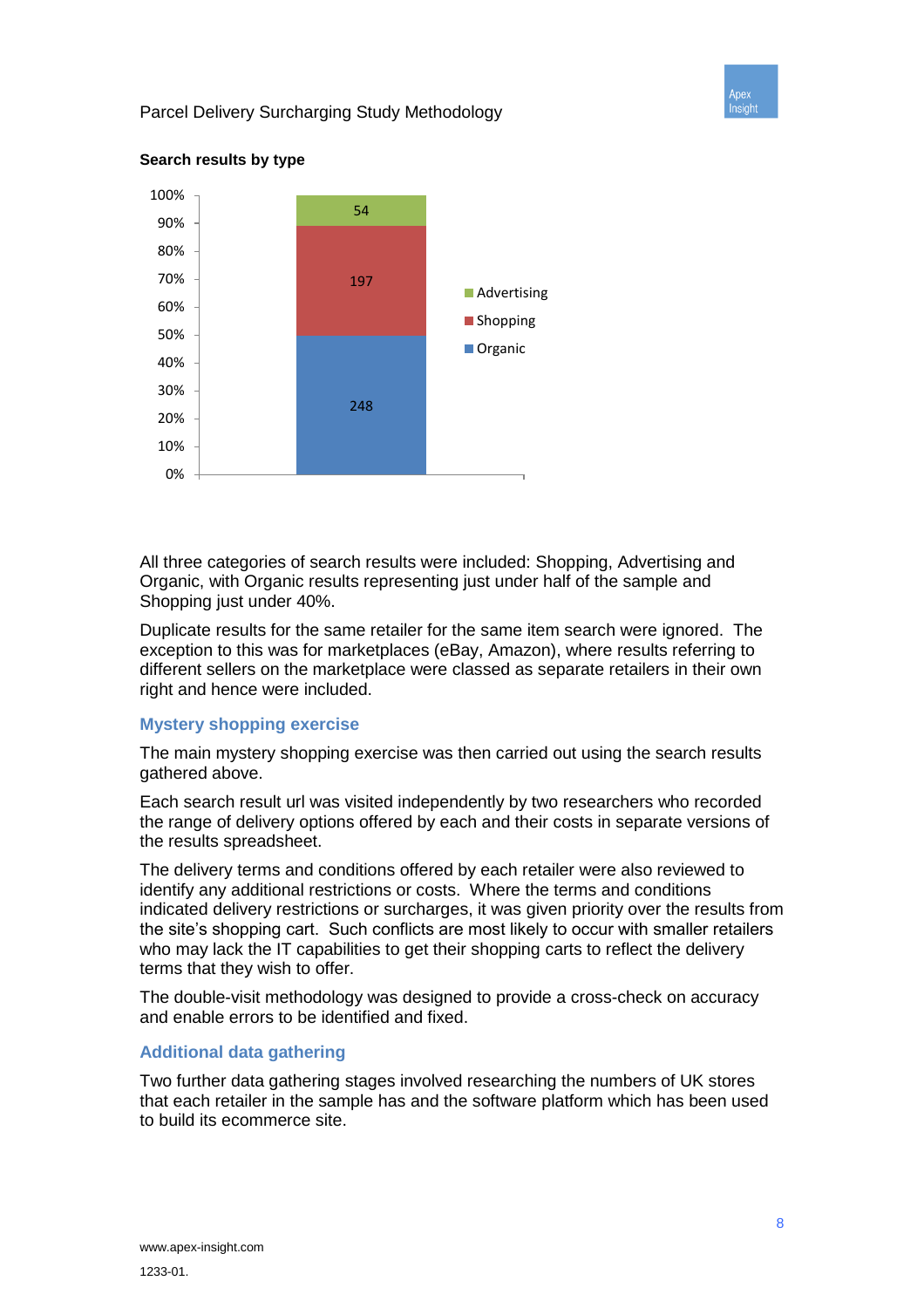

Store numbers were obtained via a Google search, with data coming from a combination of the retailers' own websites,  $3<sup>rd</sup>$  party sources such as Wikipedia and other sources.

Ecommerce platforms were identified using Builtwith.com. Typically, most large retailers use their own bespoke shopping platforms while smaller retailers tend to use packages.

#### **Checking of the dataset**

When the data-gathering had been completed it was subject to extensive checking in order to fix errors or inconsistencies. This included:

- Comparison of results and resolution of errors
- Removal of duplicates and items for which there were no delivery or click and collect services
- Addition of further items required to meet quotas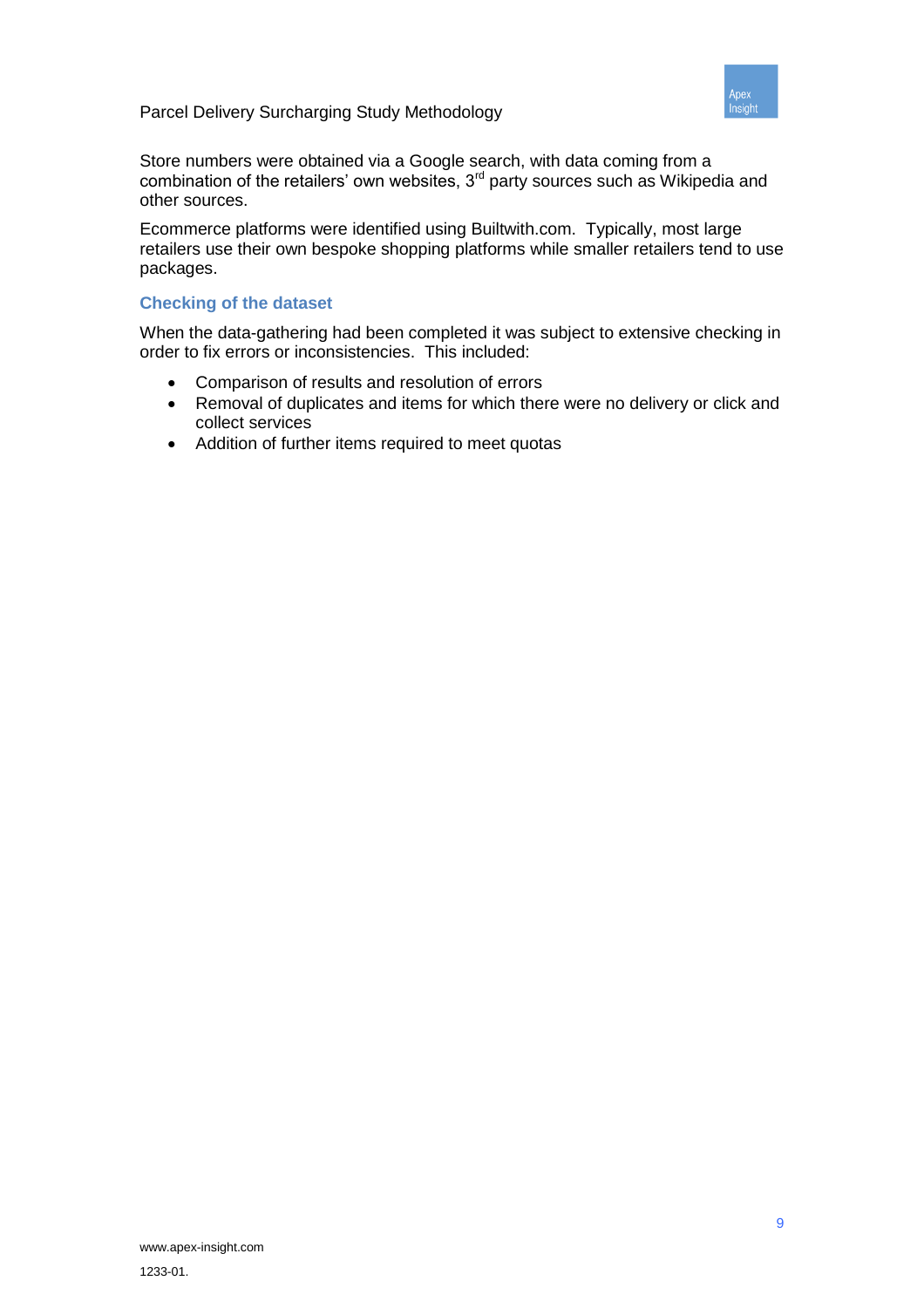

### **Results of the research**

Research findings are contained in the excel file: *Apex Insight CFU delivery mystery shopping exercise*

The file contains the following fields:

| <b>Fields</b>                         |                                                                                                                            | <b>Description</b>                                                                                                                         |  |  |
|---------------------------------------|----------------------------------------------------------------------------------------------------------------------------|--------------------------------------------------------------------------------------------------------------------------------------------|--|--|
| Item                                  | Number                                                                                                                     | Sequential reference number: 1-500                                                                                                         |  |  |
|                                       | Category                                                                                                                   | Shopping category from which the item is drawn                                                                                             |  |  |
|                                       | Parcel size                                                                                                                | Size / weight band from which the item is drawn                                                                                            |  |  |
|                                       | Description<br>(search<br>term)                                                                                            | Search term used to find the sellers of the item                                                                                           |  |  |
|                                       | Search type<br>(Shopping /<br>Ad /<br>Organic)                                                                             | Type of search result                                                                                                                      |  |  |
|                                       | Search<br>position                                                                                                         | Ranking within that category of search result for that<br>seller of the item                                                               |  |  |
|                                       | Link to<br>Link to the page where the item was located on the<br>seller's site<br>product<br>page on<br>retailer's<br>site |                                                                                                                                            |  |  |
|                                       | Price                                                                                                                      | Price quoted for the item on the seller's site                                                                                             |  |  |
| Retailer                              | Name                                                                                                                       | Name of the seller. NB for marketplaces (eBay,<br>Amazon) the name of the actual seller is given                                           |  |  |
|                                       | Country                                                                                                                    | Country where the seller's site appears to be based                                                                                        |  |  |
|                                       | Retailer /<br>Amazon /<br>EBay                                                                                             | Identifier for marketplace sellers                                                                                                         |  |  |
|                                       | Number of<br><b>UK stores</b>                                                                                              | Number of UK bricks and mortar locations which the<br>retailer has                                                                         |  |  |
|                                       | Ecommerce<br>platform                                                                                                      | Shopping cart or platform used by the retailer in its<br>website. 'X' denotes no platform identified, hence<br>likely to be a bespoke site |  |  |
| <b>Delivery</b><br>Info $/$<br>$T+Cs$ | <b>Delivery</b><br>info text<br>from site                                                                                  | Text from Terms & Conditions pasted into the cell                                                                                          |  |  |
|                                       | Link to<br>delivery info<br>page                                                                                           | Link to the page from where the delivery info came                                                                                         |  |  |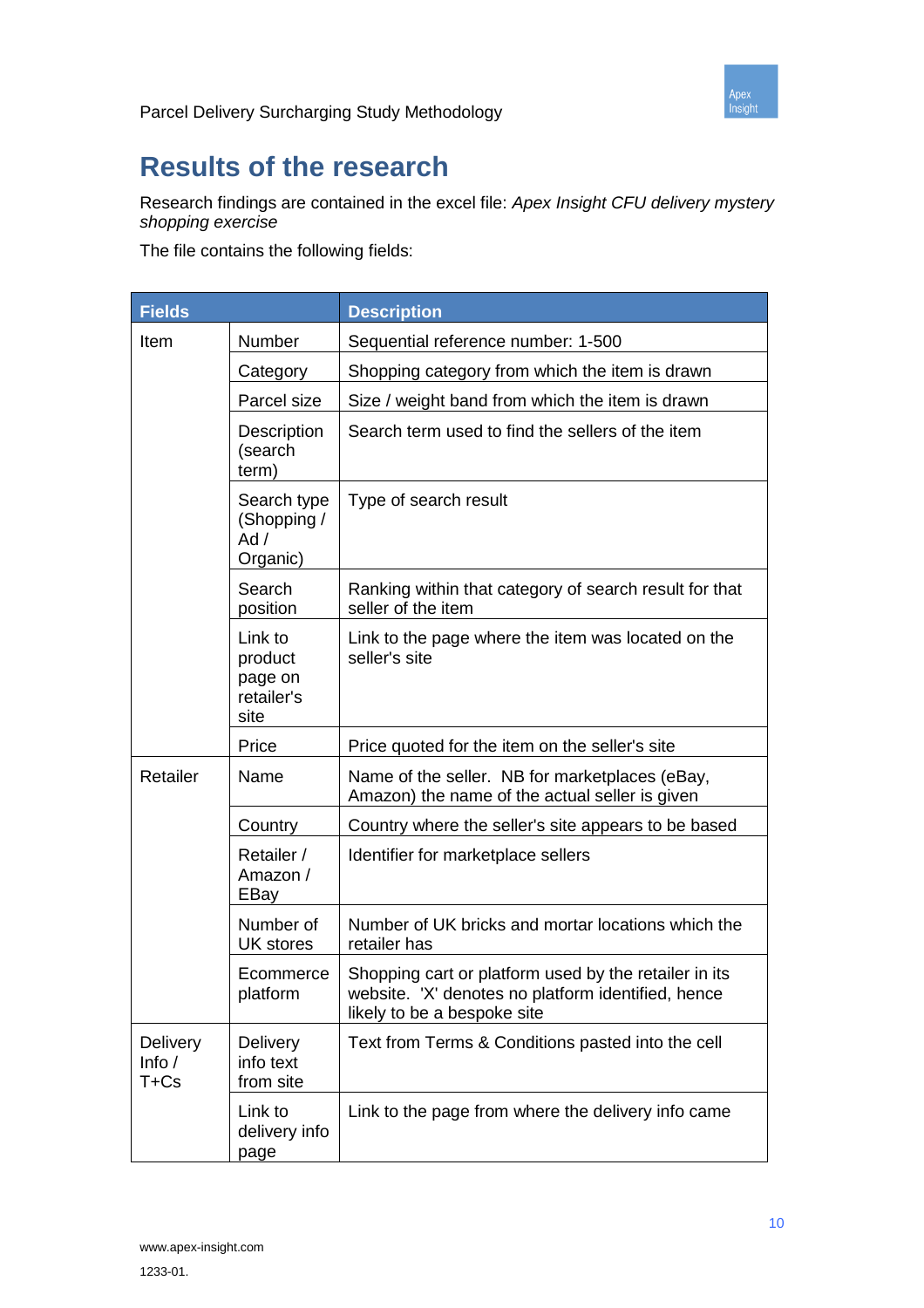

| <b>Fields</b>                                  |                                                                        | <b>Description</b>                                                                                                                                                                                          |  |  |
|------------------------------------------------|------------------------------------------------------------------------|-------------------------------------------------------------------------------------------------------------------------------------------------------------------------------------------------------------|--|--|
| For each address:                              |                                                                        |                                                                                                                                                                                                             |  |  |
| Cost of<br>delivery<br>(to home,<br>workplace, | Standard /<br>Economy                                                  | Cost of delivery for the basic service. May be<br>described as 2-3 days, 3-5 days or with no time<br>commitment. For some shops, next day is the<br>standard service                                        |  |  |
| etc)                                           | <b>Express</b>                                                         | Cost for a faster service than standard delivery                                                                                                                                                            |  |  |
|                                                | <b>Express</b><br>tracked                                              | Cost for a faster service than standard delivery with<br>tracking (implies it is not Royal Mail universal service<br>so not likely to be offered to all areas)                                              |  |  |
|                                                | Evening                                                                | Cost for evening delivery                                                                                                                                                                                   |  |  |
|                                                | Saturday                                                               | Cost for delivery guaranteed to be on a Saturday (NB<br>some carriers such as Yodel operate a six-day service<br>so Saturday is a normal delivery day and would not<br>count as specific Saturday delivery) |  |  |
|                                                | Sunday                                                                 | Cost for delivery guaranteed to be on a Sunday (NB<br>some carriers such as Hermes operate a six-day<br>service so Sunday is a normal delivery day and would<br>not count as specific Sunday delivery)      |  |  |
|                                                | Nominated<br>day                                                       | Cost for delivery guaranteed to be on a specific day                                                                                                                                                        |  |  |
|                                                | Nominated<br>day and<br>time $(1-2)$<br>hour slot, or<br>am/pm)        | Cost for delivery guaranteed to be on a specific day<br>with a choice of at least two specified time slots                                                                                                  |  |  |
|                                                | Same day -<br>immediate<br>$(1-2 hours)$                               | Urgent, premium delivery (typically carried out within<br>1-2 hours by motorbike)                                                                                                                           |  |  |
|                                                | Same day<br>end of day                                                 | Any time same day delivery                                                                                                                                                                                  |  |  |
|                                                | Need to call<br>for delivery<br>details<br>(insert<br>phone<br>number) | Website did not offer a delivery option for the address<br>but required a call to discuss.                                                                                                                  |  |  |
|                                                | No delivery<br>service for<br>this address<br>(mark 'X')               | Calculated field: X marked if all delivery service fields<br>for the address are blank                                                                                                                      |  |  |

Apex<br>Insight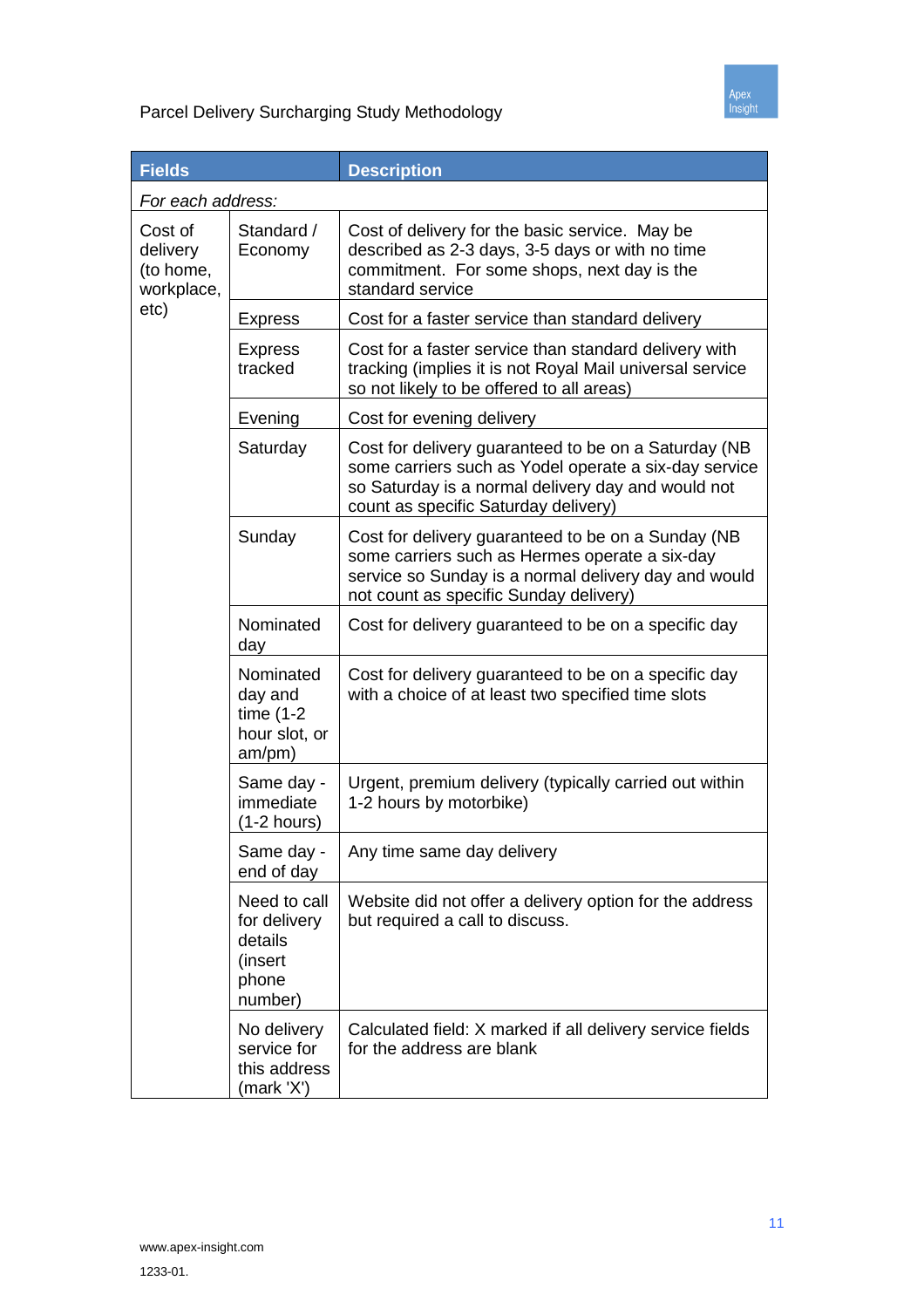

| <b>Fields</b>                     |                                                                              | <b>Description</b>                                                                                                                                                       |  |  |
|-----------------------------------|------------------------------------------------------------------------------|--------------------------------------------------------------------------------------------------------------------------------------------------------------------------|--|--|
| For each address:                 |                                                                              |                                                                                                                                                                          |  |  |
| Cost of<br>delivery to<br>Click & | Branch of<br>the store                                                       | Cost charged for picking up an item ordered online<br>from a branch of the store within 20 miles of the<br>address                                                       |  |  |
| Collect<br>location               | Parcel shop<br>- standard<br>service                                         | Cost charged for having an item delivered to a parcel<br>shop (eg newsagent, convenience store) within 20<br>miles of the address                                        |  |  |
|                                   | Parcel shop<br>- express /<br>next day<br>service                            | Cost charged for having an item delivered to a parcel<br>shop (eg newsagent, convenience store) within 20<br>miles of the address more rapidly than the basic<br>service |  |  |
|                                   | Locker                                                                       | Cost charged for having an item delivered to a parcel<br>locker within 20 miles of the address                                                                           |  |  |
|                                   | No click and<br>collect<br>option for<br>this location<br>(or > 20<br>miles) | Calculated field: X marked if all click & collect service<br>fields for the address are blank                                                                            |  |  |
| Carriers                          | 1                                                                            | Any parcel carriers mentioned on the retailer's site or<br>during the checkout process are listed here                                                                   |  |  |
| used (if<br>stated)               | 2                                                                            |                                                                                                                                                                          |  |  |
|                                   | 3                                                                            |                                                                                                                                                                          |  |  |
|                                   | 4                                                                            |                                                                                                                                                                          |  |  |
| Click &                           | 1                                                                            | Any click and collect service providers mentioned on                                                                                                                     |  |  |
| Collect<br>providers              | $\overline{c}$                                                               | the retailer's site or during the checkout process are<br>listed here                                                                                                    |  |  |
| used (if<br>stated)               | 3                                                                            |                                                                                                                                                                          |  |  |

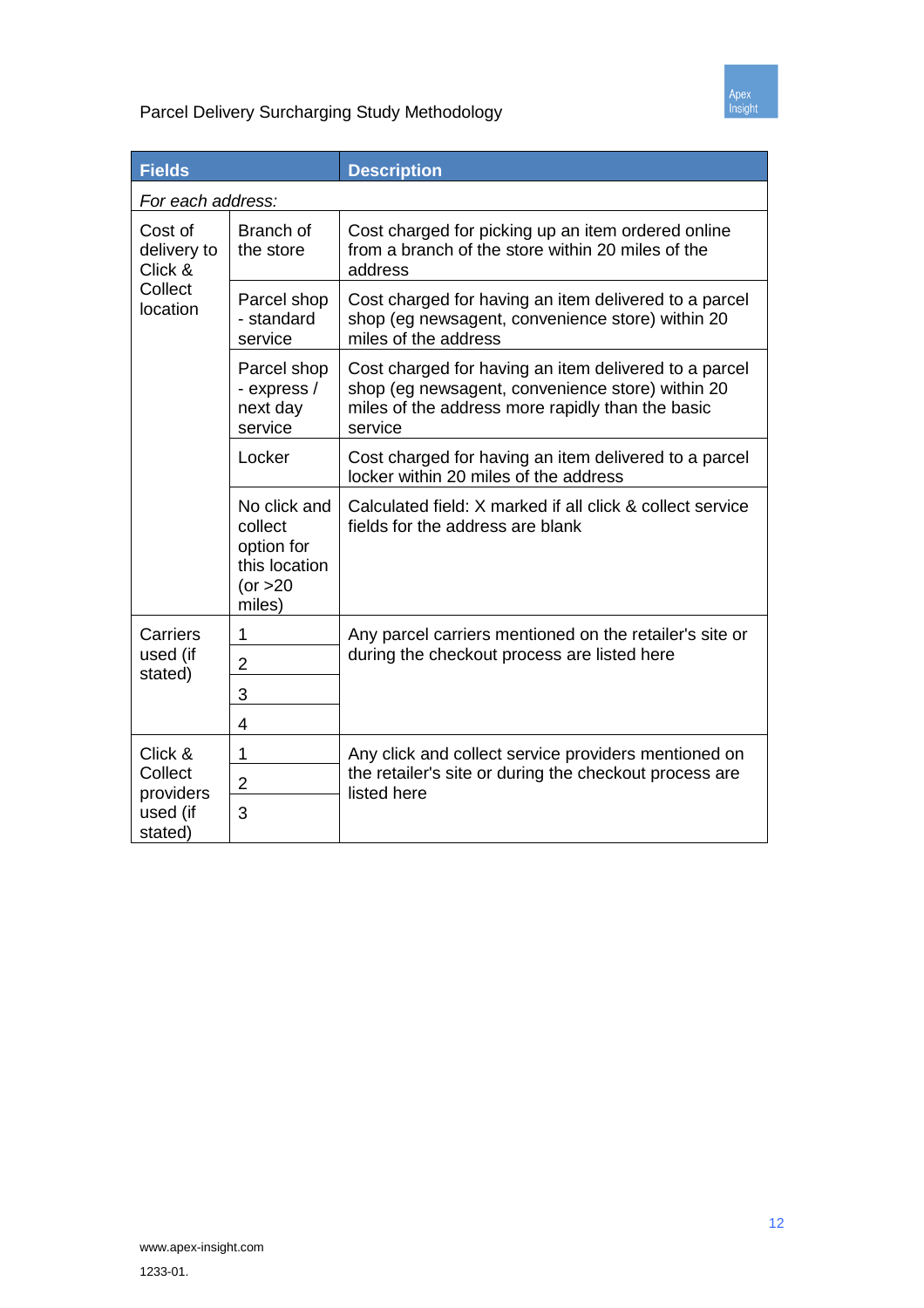

### **Issues which arose during the research**

Overall, the methodology stood up well and, having carried out the exercise, we still believe that it was the best approach for this task. However, several issues arose – some of which were anticipated and some which were not – which might be useful to bear in mind in interpreting the results and also in refining the methodology for future research exercises. These are discussed below.

#### **Extent to which online retail participation is driven by delivery issues vs other factors**

The underlying hypothesis behind the work was that customers in remote areas are less inclined to participate in online retail because delivery to remote locations is significantly more restricted and / or expensive.

The research supports this, to an extent, but probably to a lesser extent than previous studies. To a large degree, this is because the volume weighting means that the majority of items in our sample – as for UK online retail as a whole – are those which can be carried by the Royal Mail under its universal service, delivering to every UK address for the same price.

For the address with the most restricted delivery service – on the Isle of Mull:

- Delivery was available for 93% of the 500 items, with free delivery offered for 38%
- The premium for delivery across those items which could be delivered to all 12 locations averaged 96p (38%) over the London address. Given a median item price of £23.60, this represents a total cost premium of 4%.

Other factors which could also influence online retail participation rates, and which were outside the scope of this study, include:

- Age profile of people living in remote areas vs urban locations
- Income or socio-economic profiles
- Ownership levels of enabling devices (computers with broadband connections, smartphones)
- % of households with broadband connections of sufficient quality to enable shopping to take place.
- Behavioural factors, such as desire on the part of people in remote communities to support local retailers with whom they have a personal connection and who may be important to the overall wellbeing of the community

#### **Exclusive use of Google**

Our search methodology relied on Google, the most widely used search engine in the UK, focusing mainly on the top two pages and combining organic and paid results. We believe that many consumers will frequently shop in this way. However, some will use a different approach some, or all, of the time, for example:

- Using a different search engine, eg Bing
- Going straight to a marketplace, such as Amazon or eBay, to find their item
- Going straight to another favoured retailer to find the item
- Purchases as a result of click-through from advertising on sites other than Google
- Purchases made as a result of online reviews or other links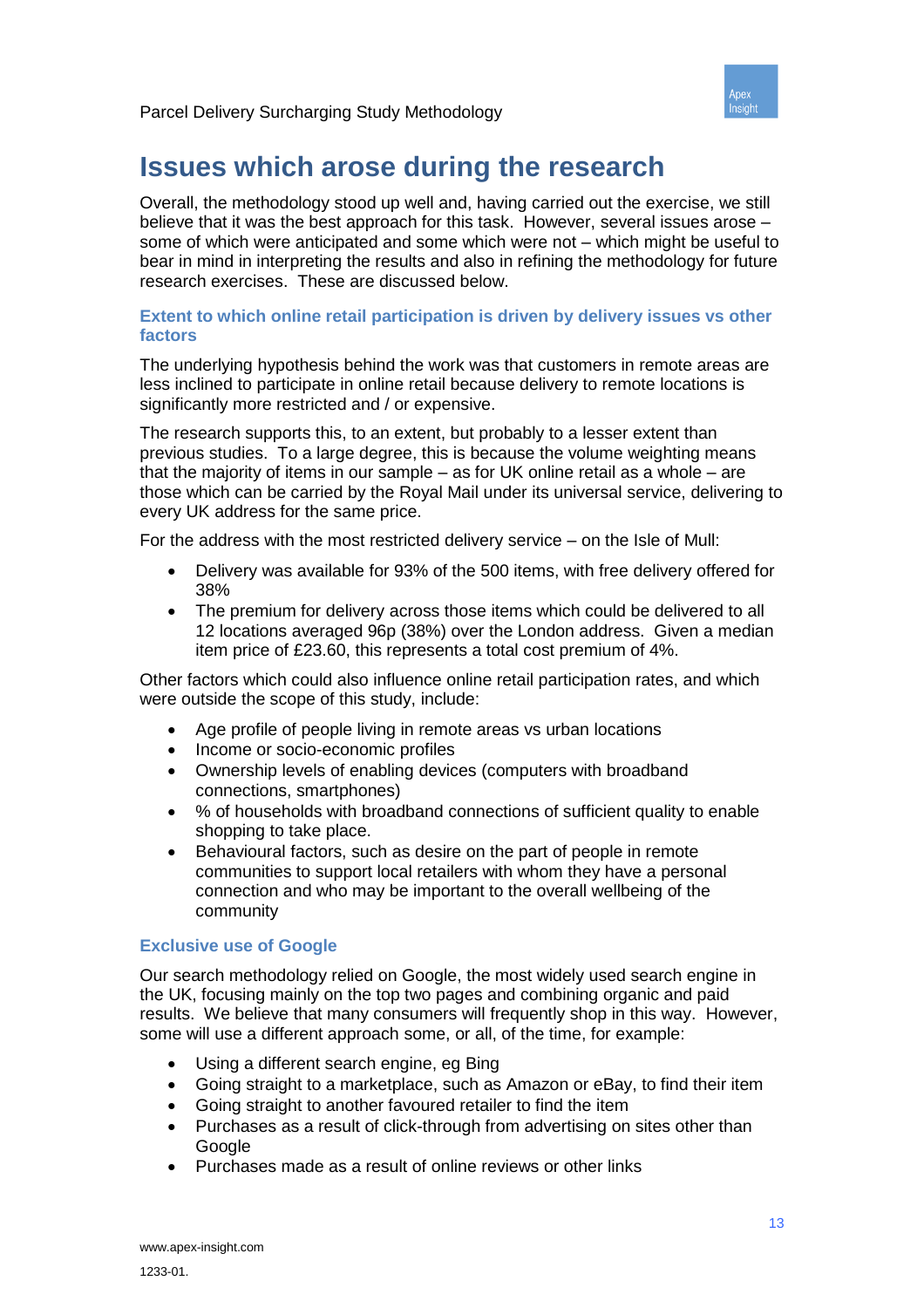

Recommendations from friends

Different shopping approaches would be likely to lead to different mixes of retailers being selected.

#### **Different delivery options offered at different times**

At the outset of the work we had implicitly assumed that the number and range of delivery services offered by a given retailer to a given address would be constant through time. However, we found this not to be the case: there were variations during the day, the week and over the period.

- Daily variations mainly related to cut-off times for next day delivery. Some shops would offer it until a certain time and then, when they were no longer able to provide it, the option would disappear. Sometimes the cut-off time would be different for different addresses.
- Weekly variations mainly related to whether next day delivery was offered. Some shops withdrew this towards the end of the week when either their own fulfilment operations, or those of their delivery services, may not have been able to provide it.
- The research was carried out during the period from late November to late December 2016. This corresponds to the peak online retail season and includes events such as Black Friday, Cyber Monday and, of course, Christmas. We found that many shops withdrew express delivery options in the few days before these dates.

The result of these variations was that our approach, involving two people checking each shop separately, gave different results which were due to reasons other than human error. In reconciling our results, we aimed, as far as possible, to include the broadest range of delivery options. However, it is likely that, some shops in our sample will offer further options at some times that were not picked up in either of our visits to their sites.

In virtually all cases, the variations involved premium delivery services, with standard delivery being the same regardless of time or date.

#### **Single item ordering and high minimum order values**

Many shops offer free delivery, some for all orders and others for orders over a certain size. The degree to which this is explicitly stated vs applied automatically by the checkout varies. In some cases, our single item was sufficient to trigger the free delivery and in others it was not.

While items are often purchased singly, purchases of multiple items are also common. On some occasions, these are likely to trigger free delivery where our single-item approach would not. Therefore, our single-item shopping approach will have underestimated the extent to which free delivery would have been available to real-world shoppers sometimes buying multiple items.

#### **Local stockouts**

Most online retailers use a model involving delivery from a central warehouse – usually covering the UK and sometimes additional countries. However, some multichannel retailers, such as Argos and the grocery retailers, have stock stored at, and deliver from, their local outlets.

When we carried out our mystery shopping exercises, we found some of these retailers indicating that they could not deliver to specific locations, but closer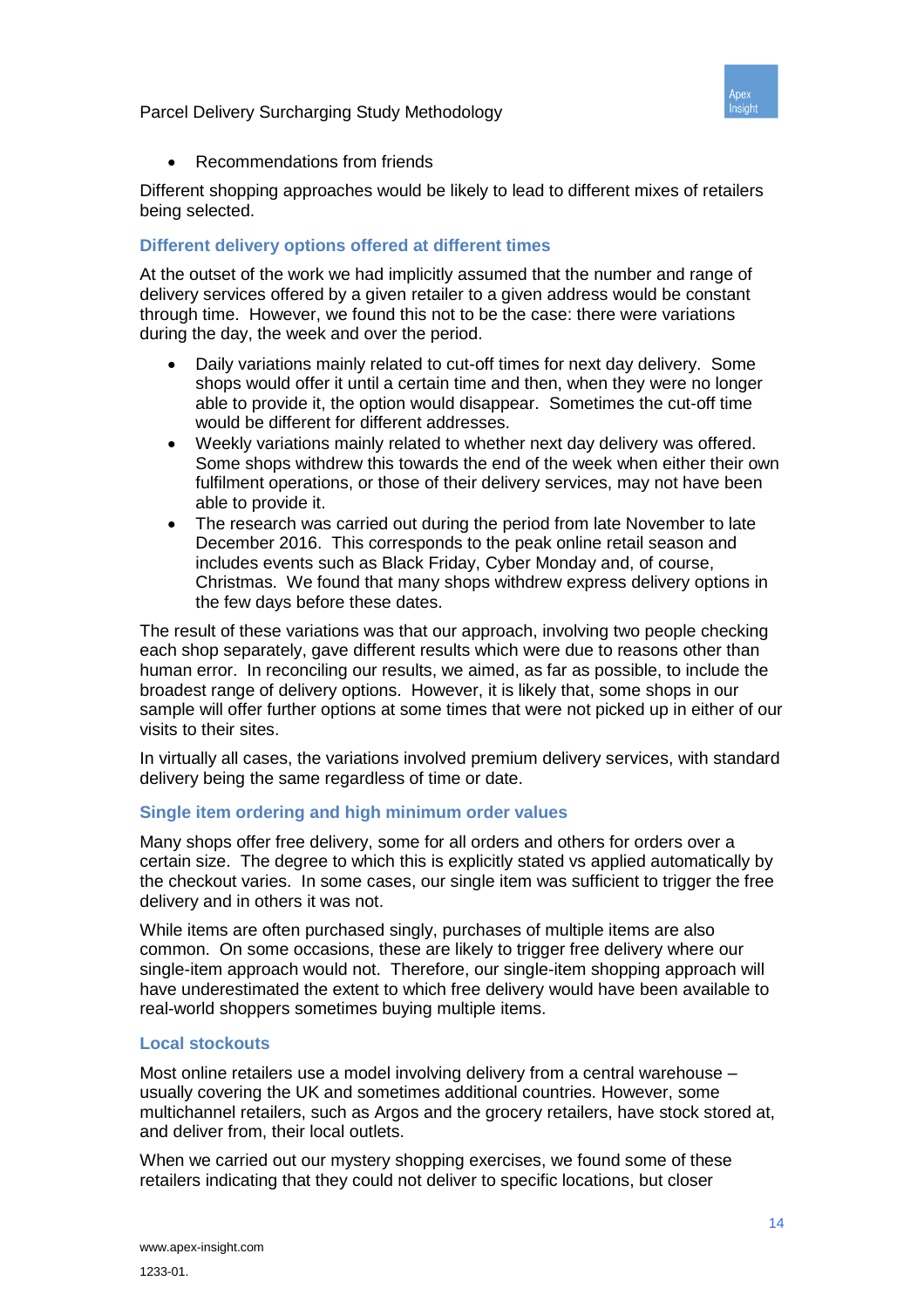

checking showed that this was due to local stockouts, not delivery service issues. As far as possible, we tried to correct for this to show what delivery would have been offered had the item been in stock. Generally this was done by selecting a similar item which was in stock.

#### **Broad range of delivery options encountered**

We gathered information on a broad range of delivery options. The range was established based on our initial trials and proved to be almost exhaustive.

During the research it emerged that, other than their standard delivery service, there was a large variation in the range of options offered by different retailers. This makes it more difficult to make like-for-like comparisons or draw conclusions across the sample for these other options.

#### **Potential for a shop not to honour orders by its accepted**

Our experience from the research was that larger shops tended to have more sophisticated shopping carts. We believe that it is likely that such shops will reflect the range of delivery options that they offer in their carts. However, for small retailers, this may not always be the case – their carts may lack the functionality to display their range of options properly, or they may lack the IT skills or resources to get them to do so.

In some cases, terms and conditions stated that delivery options which the site appeared to offer were not available for some locations. In others, it was necessary to call to discuss delivery to some locations

Where there was a conflict between what the cart permitted and what the terms and conditions stated, our approach was to give priority to the terms and conditions.

However, it is likely that there could be some smaller shops for whom either we did not pick up delivery exceptions which were buried in their terms and conditions or that such exceptions were simply not stated. This would mean that some shops which would look as if they would have accepted an order for delivery to a remote address may have later cancelled it manually when it was found not to be within the scope of the sites delivery services.

#### **Slower delivery not picked up**

As well as lack of delivery options and more expensive delivery, a third area where those living in remote areas lose out is in delivery services taking longer to reach them than for urban addresses.

In most cases, this was not made explicit on the sellers' sites so we were not able to track it in a systematic way.

#### **Representation of leading retailers**

One factor that we tracked, and were intending to make adjustments for if necessary, was the representation of the leading retailers in the sample. Our aim was for them to be neither significantly over- nor under-represented relative to their share of UK online sales.

Online retail is more concentrated than offline shopping. Large sites, such as Amazon, John Lewis, Argos, Next and eBay have sales of over £1bn. Data from Retail Week suggests that Amazon, the UK's leading online retailer, has around 4% of total UK online sales and that the top 10 sellers represent over 20%.